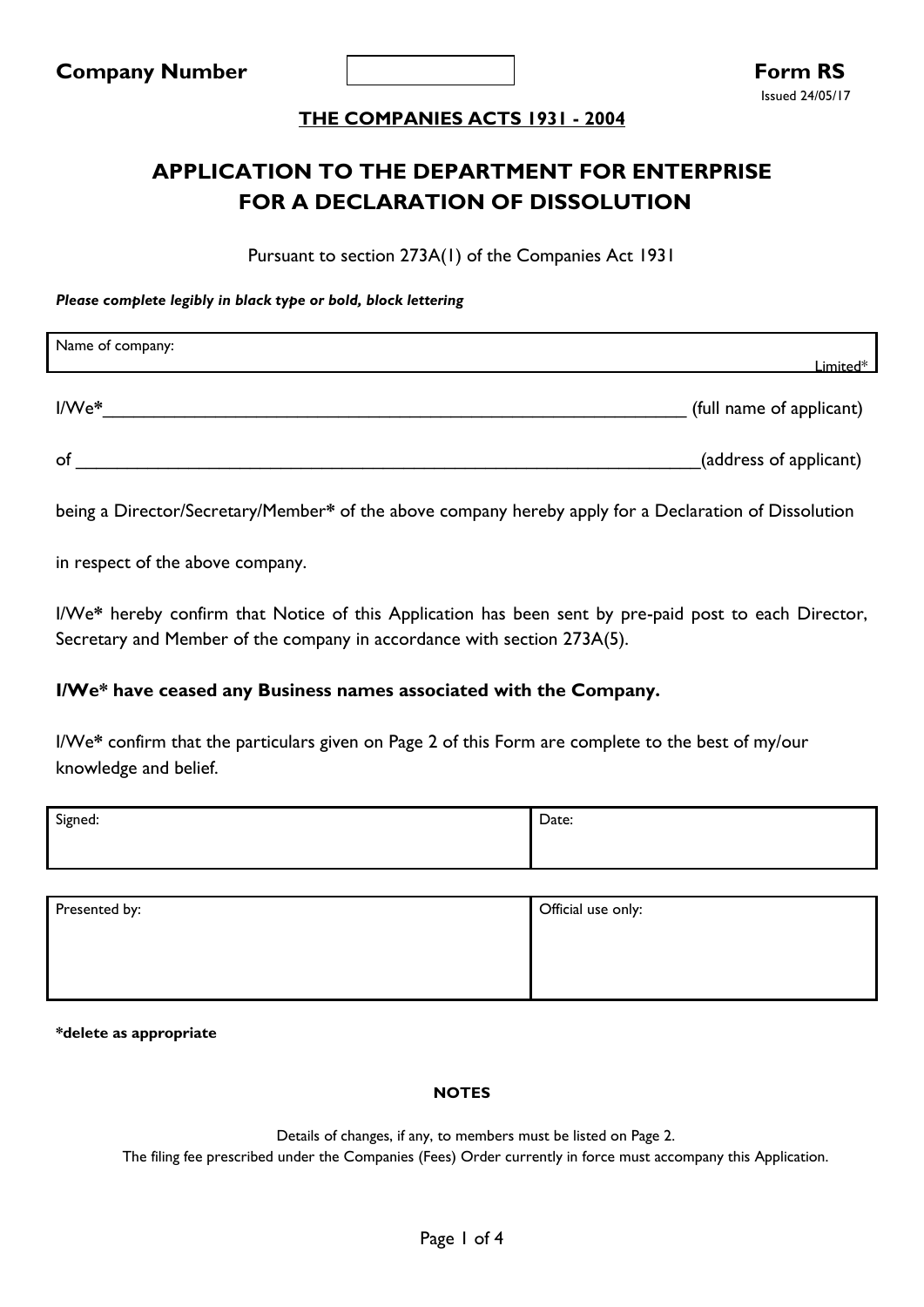

**Schedule of changes to the details of members which have occurred since the last annual return (or, in the case of a company for which an annual return has not fallen due, the particulars filed on first incorporation).** *(See Note below)*

**If none, say "None".**

*Please complete legibly in black type or bold, block lettering*

#### **NOTE**

Any change in particulars requiring to be filed with the Department for Enterprise, must be delivered to the Department on the appropriate prescribed form or, if no form is prescribed, by other means before this Application will be accepted for registration.

**The dissolution cannot complete until all outstanding matters with Income Tax & Customs and Excise divisions are resolved**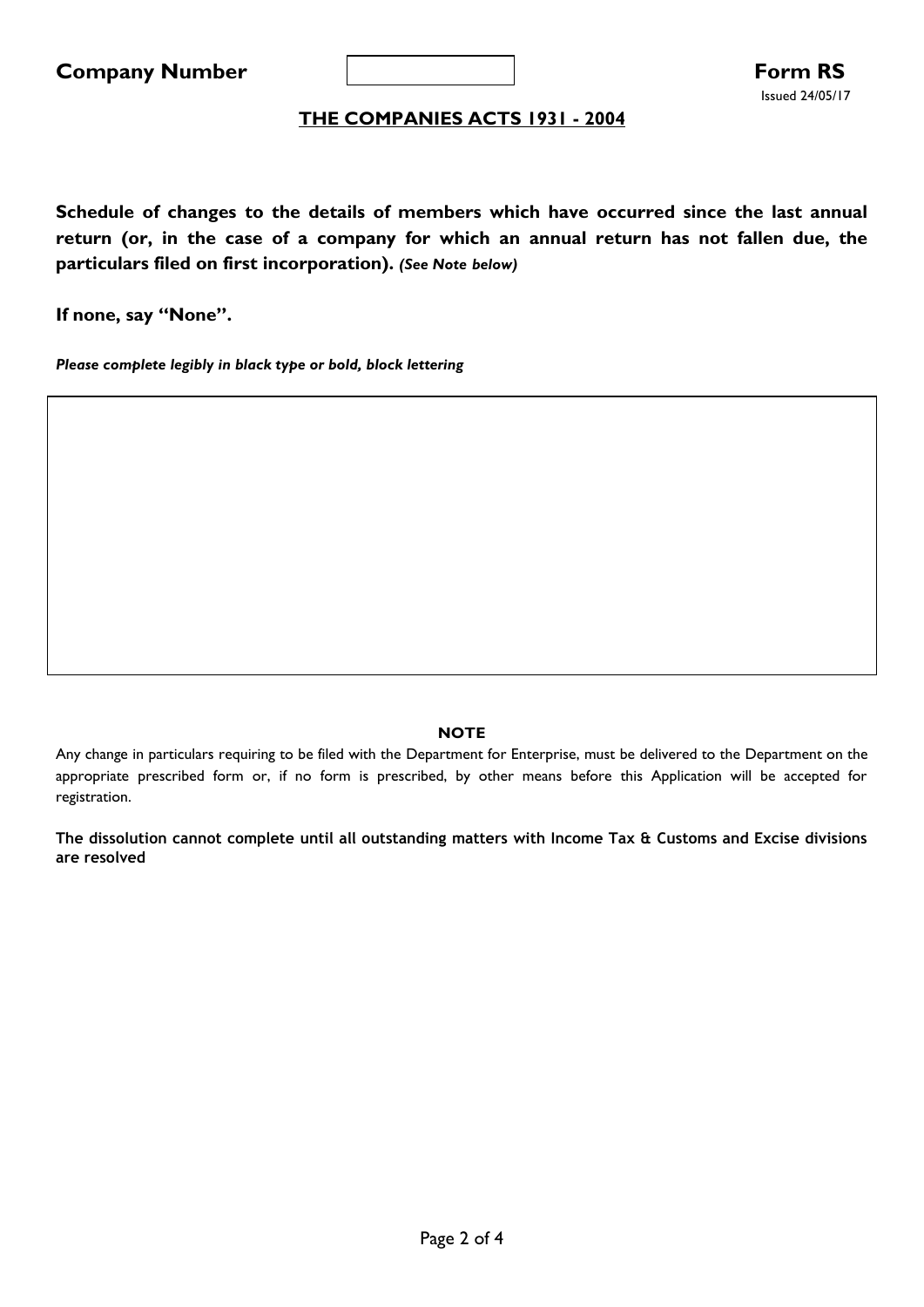

# **STATUTORY DECLARATION TO ACCOMPANY AN APPLICATION FOR A DECLARATION OF DISSOLUTION**

Pursuant to Section 273A(2) of the Companies Act 1931

*Please complete legibly in black type or bold, block lettering*

| Name of company:                                                                                       | Limited $^\ast$          |
|--------------------------------------------------------------------------------------------------------|--------------------------|
| l/We*                                                                                                  | (full name of declarant) |
| of                                                                                                     | (address of declarant)   |
| being a Director/Secretary/Member* of the above company do solemnly and sincerely declare as follows:- |                          |

- 1. The company has ceased to operate; and
- 2. The company has complied with its obligations under sections 107 to 110 of the Companies Act 1931; and
- 3. To the best of my/our knowledge and belief, and having made full enquiry into the affairs of the company, I/We**\*** am/are**\*** satisfied that -
	- (a) the company has discharged all its debts and liabilities (other than those owed to its shareholders in respect of their shares, if any); and
	- (b) the particulars contained within the last annual return of the company (or, in the case of a company for which an annual return has not fallen due, the particulars filed on first incorporation) remain accurate at the date of making this statutory declaration or that they are accurate as amended by the applicant at the date of making this statutory declaration.

And I/We**\*** make this solemn declaration, conscientiously believing the same to be true, and by virtue of the provisions of the Evidence Act 1871.

| Declared at: |       | Signature of Declarant: |
|--------------|-------|-------------------------|
| Before me:   | Date: |                         |
|              |       |                         |